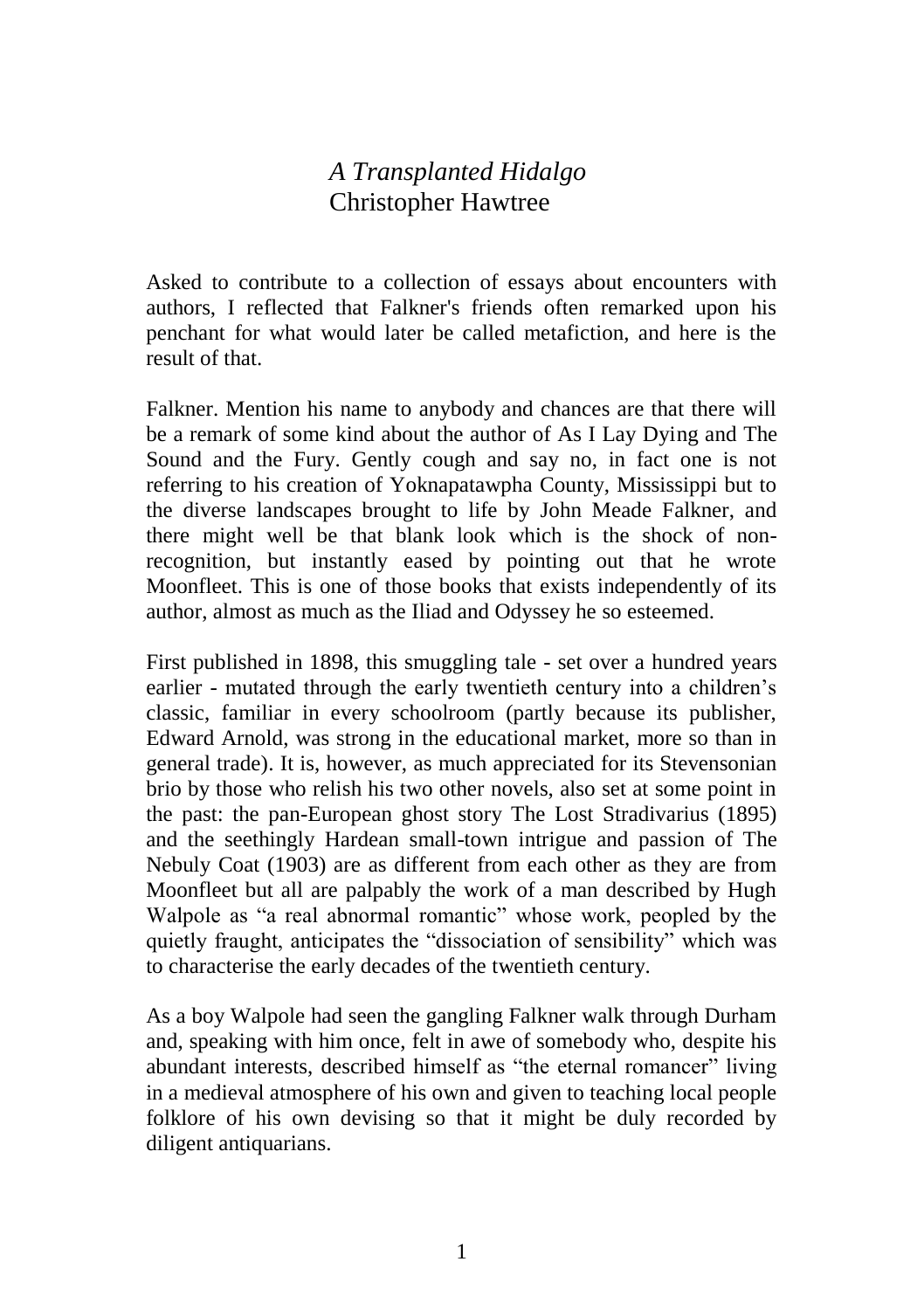There have been many such people, usually within a rectory, quadrangle or landed estate. Born in some rural poverty in 1858, Falkner had no such pecuniary advantage but, from Dorset childhood onwards, his ever-alert mind and charming nature fostered some remarkable luck which meant that on his death in 1932 he left around £250,000. Needless to say, only a tiny proportion of that derived from his writing, which also included small but richly detailed, anonymous guides to Oxfordshire and Berkshire, an even briefer one about Bath, a gathering of Psalters, and poetry which was almost as likely to be in Latin as English.

By the time of the Great War, Falkner occupied a considerable place in English life: a friend of Hardy and an acquaintance of Kipling, he was also somebody with whom eminent politicians consorted. He was soon to become Chairman of Armstrong-Whitworth. Based on the Tyne in Newcastle, it was the world's largest shipbuilding and armaments



manufacturer, on whose behalf he had spent the previous two decades

travelling throughout Europe and part of Latin America as - in effect a salesman for such products. All the while, on these journeys, he would combine business with sojourns in notable libraries, especially the Vatican's, there pursuing a lifelong interest in missals and incunabula which was as strong as his delight in touring by bicycle between churches high and low. No preoccupied scholar, his humour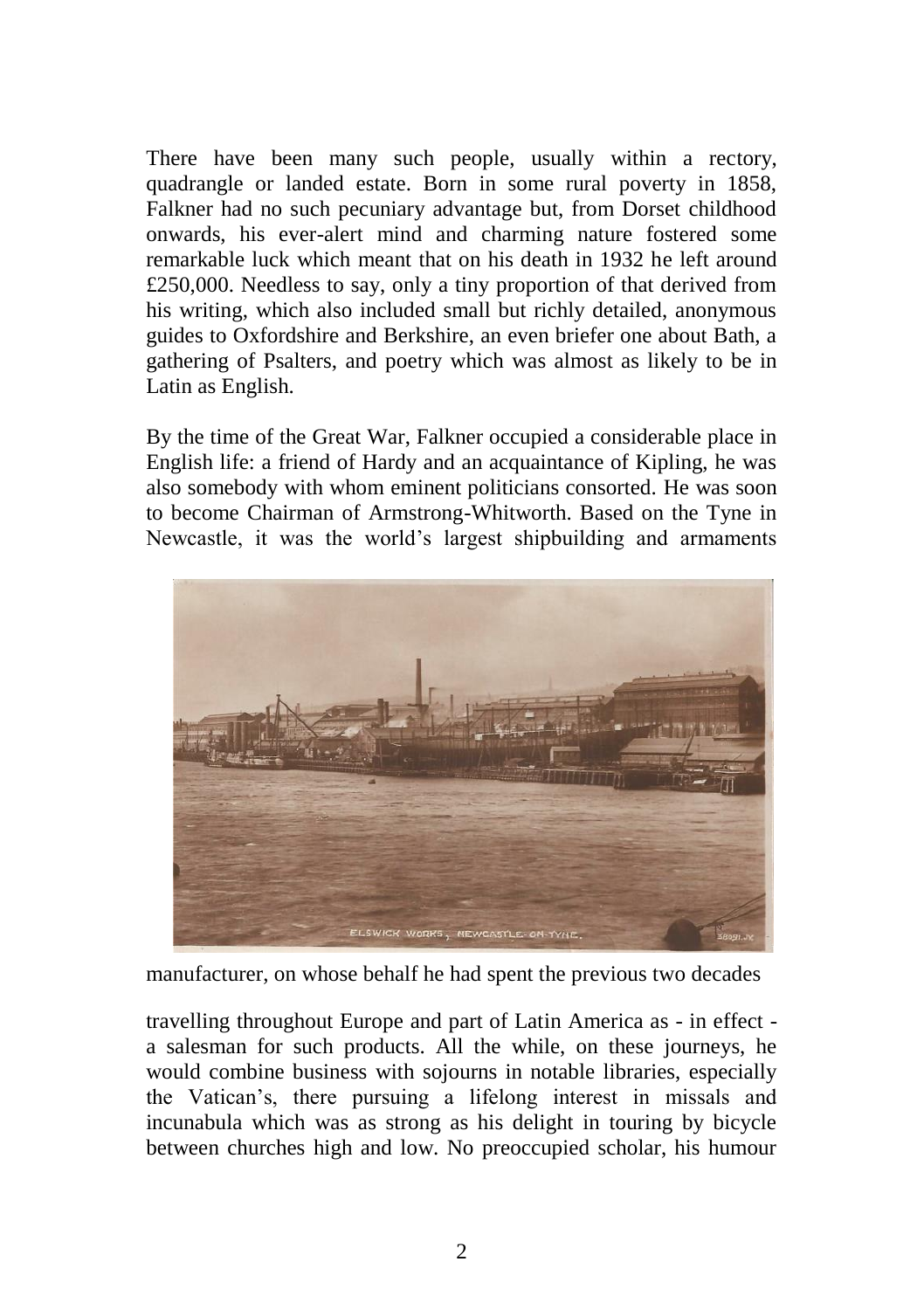also made light of the weaponry logged in the order-book. He even brought a smile to the Sultan's face when, in walking backwards from the ruler's presence, he inadvertently crushed against a pillar the tophat which protocol also deemed he should carry behind him.

Time and again, not least in the twenty-first century, the most unlikely people have gained command of large companies, and been paid off handsomely after such stewardship has brought the enterprise close to the rocks. Now, over a century since Falkner's last novel, one can reasonably surmise that he may well have wished to create a larger haul of fiction, even if three enduring novels are better in posterity's eyes than the prolific output of Hugh Walpole which has largely dropped from sight.

Falkner did work on a fourth novel - lost, it seems, upon one of his many train journeys (his letters are often headed "in the train" and no less elegant in their calligraphy for such vehicles sometimes being described as "frisky"). Be that as it may, the example of others (T.E. Lawrence, Carlyle, Malcolm Lowry) means that the mislaying of a manuscript need not have dimmed creativity; there is also no doubt that Falkner, with a fine house in Durham, had acquired such tastes as a notable library which were beyond the reach even of a novelist whose last novel had gone through several printings in a year. At any rate, The Nebuly Coat has been praised by E. M. Forster, Graham Greene, V. S. Pritchett, Dorothy L. Sayers, John Betjeman, Thomas Hardy, A. N. Wilson, Wesley Stace, Anthony Powell; the film director Michael Powell so admired him that he used Chesil Beach as a location for his version of Nigel Balchin's The Small Back Room; and he has found a great enthusiast in Spanish novelist Javier Marias, who has remarked "you can only fully tell stories about what has never happened, the invented and imagined".

Falkner cannot have anticipated commercial and artistic eminence when, soon after his birth in Wiltshire, the family moved to Dorchester, his father there taking another post of curate, as he was also to do in Weymouth: Falkner, whose childhood suffuses his work, did manage to go to Marlborough College, from which he went - after a mysterious hiatus - to Hertford College, Oxford. His fate thereafter was at first similar to another product of that College: equally interested in more than his putative subject of History, Evelyn Waugh took a poor degree and, like Falkner before him, was obliged to avail himself of the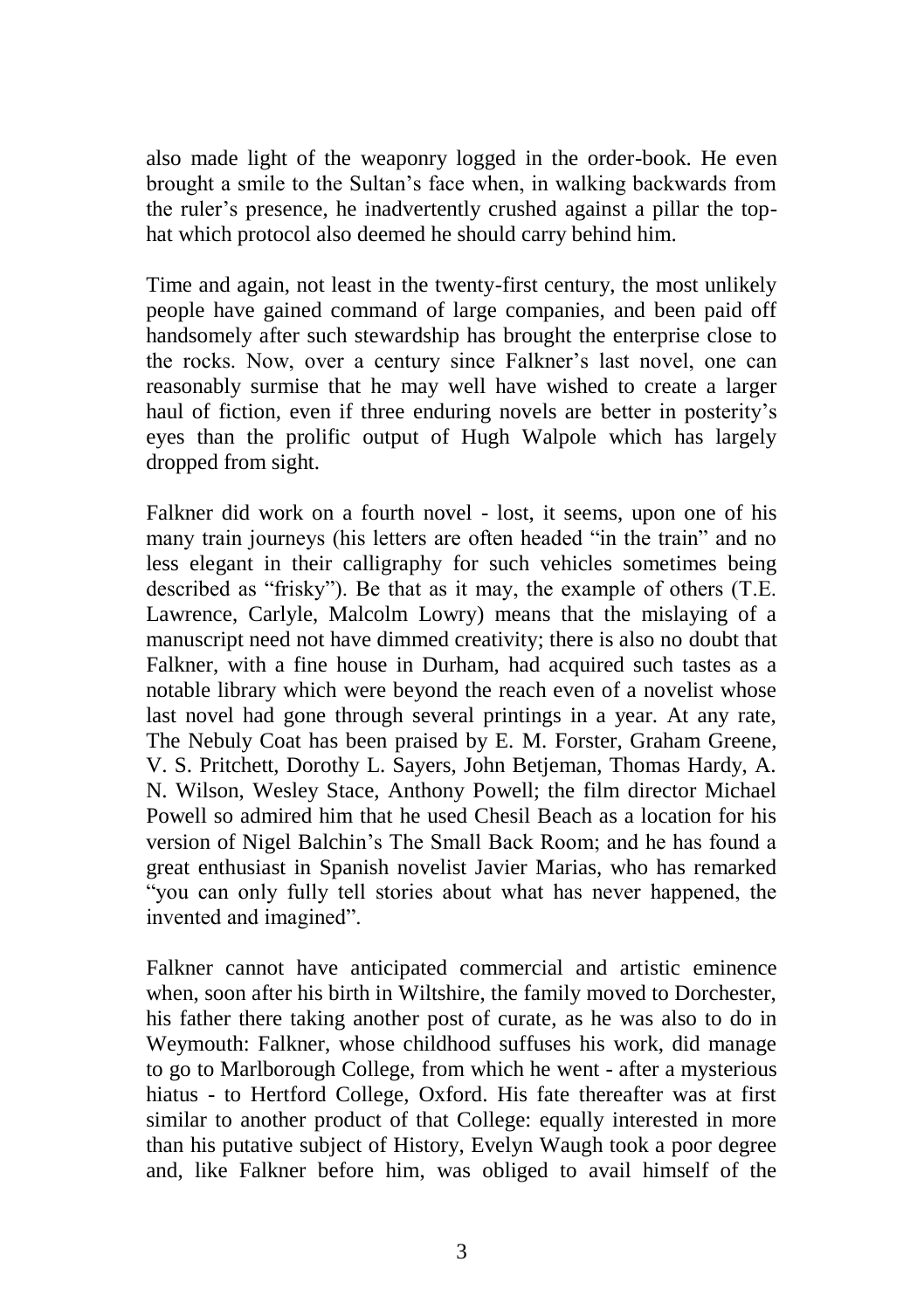services of scholastic agents Gabbitas and Thring; in Falkner's case, school mastering had duly brought the recommendation that he become tutor to the children of Sir Andrew Noble, a partner in Armstrong-Whitworth; in particular, so formidable a self-made man as Noble had been disappointed by one son, John's progress at Eton. The boy and Falkner were to become particularly close, Falkner a more than frequent companion at the family's various homes, including a congenial one in Newcastle's Jesmond district. It was only natural that, before long, Falkner's ready grasp of any subject brought him a junior position with the firm, where he would later be joined by John, whose last words, when dying a few years after his friend, were apparently, "Falkner!"

Some eight years into the twentieth century, events had led to the Board at Armstrong's falling into two factions, and at times Falkner found himself acting as a self-appointed go-between, well-nigh obsequiously communicating with Lord Rendel who was not at all happy with the others' management of a firm in which he had a considerable stake; such indeed was Rendel's concern that, despite often being in Brighton or France, he took steps to investigate its financial conduct; exactly how he did so remains unclear but the result was that certain matters, including an alternate account book, were put in better order and efforts made to bring "new blood" into the firm.

Falkner's life is rich in paradox, not the least being that his travels about the world, sometimes coinciding with representatives from Krupp and others, contributed to that simmering situation which would set Europe in conflagration, and so change his world. By the end of 1915, with a dramatic symmetry at which a novelist might balk, Lord



Rendel had been followed to the grave by Sir Andrew - and Falkner found that the Chairmanship was his.

In the spring of that year, the firm was visited by the Prime Minister, Asquith who brought along his daughter, Violet, who had accompanied him on many political campaigns and was, with studies in Europe and Egypt, equally steeped in literature. The future Lady Violet Bonham Carter

**Violet Asquith** was to write: "I went with my father to Newcastle to visit Armstrong's great munitions works at Elswick. We walked for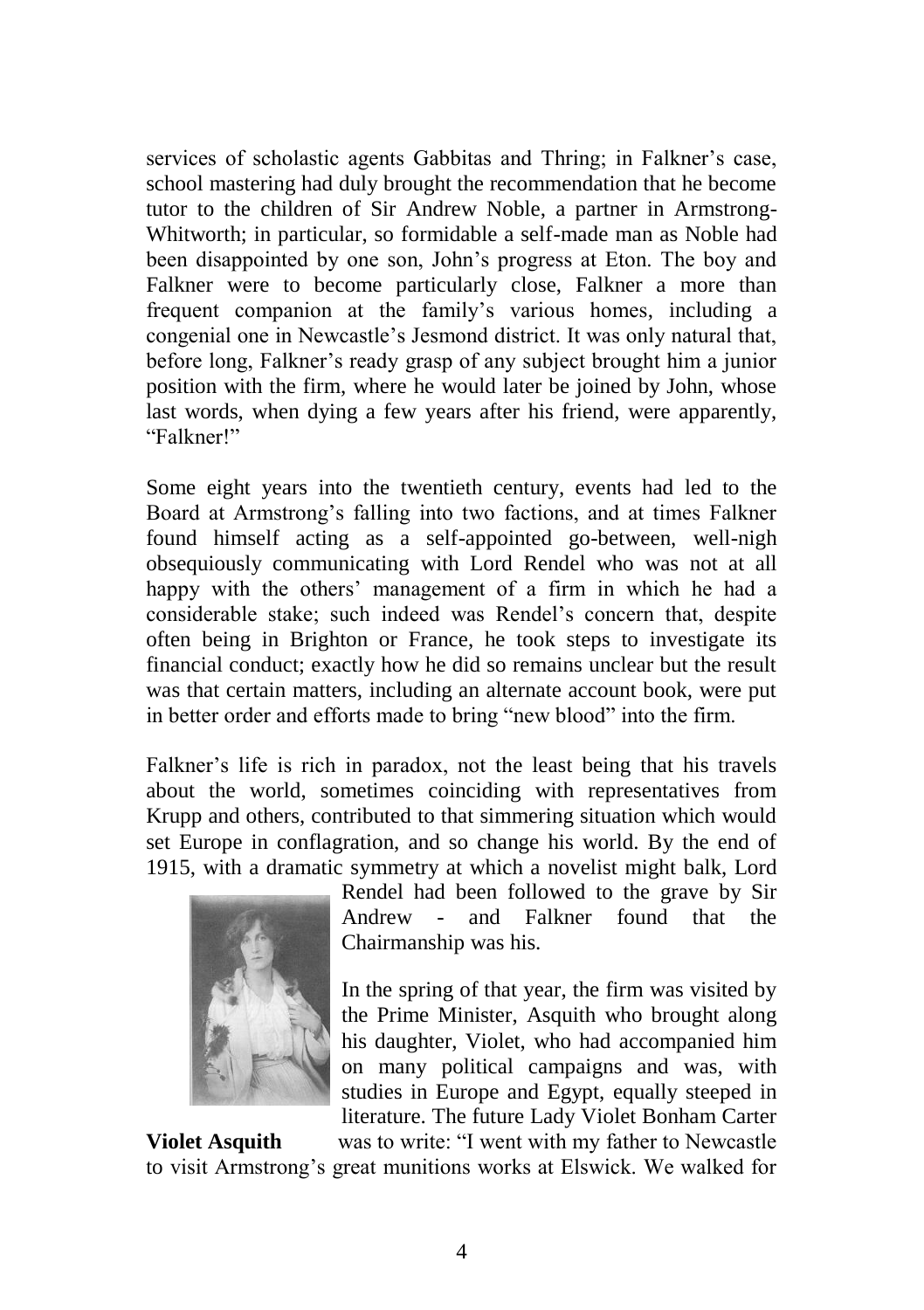hours through a bewildering maze of machinery, in which fiery furnaces roared, gigantic hammers rose and fell and men seemed a mere incident. At the end of our tour of inspection we were taken on a launch up the Tyne, to look at the shipping. I found myself beside one of the directors, whose name I had not caught, and somehow for a few minutes the War and its horrors dropped away and we began to talk about books. 'There is one book you must read,' I said to him; 'I cannot tell you why, because its quality is indescribable - it is called The Nebuly Coat.' 'I wrote it,' he said.'"

One of literary history's drollest moments, that is something which she recalled a few months before the next war, in John O' London's Weekly. The magazine would not have been able to publish the conversation which she had later that day with Falkner when her father was otherwise occupied at the Station Hotel with such things as several letters to his close friend Venetia Stanley. In one of these Asquith told her, "they are making shells as fast as they can turn them out in a lot of



huge sheds, almost all of which have been built where there were green fields at the beginning of the war, and where they now employ 13,000 instead of 1,300 men & women... There were masses of girls who looked quite healthy & alert, working the neatest and prettiest little machines, which they learn if they are at all clever in three days and if they're stupid in not more than a fortnight. The 15 inch gun like those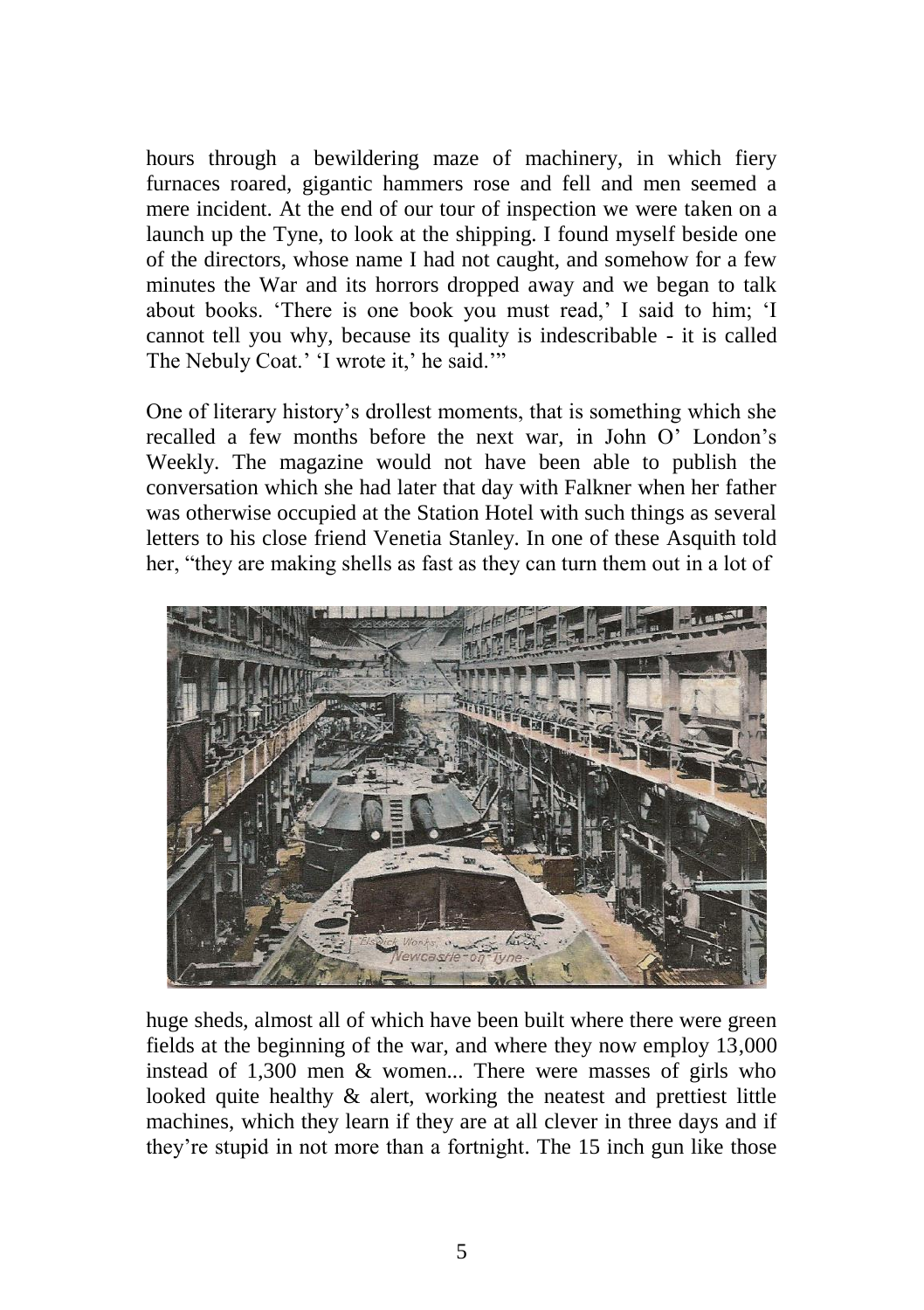in the Queen Elizabeth is a terrific fellow to look at, when you see him just after birth, as it were in his cradle. But I won't bore you with further description. Perhaps the most noteworthy man there was Meade Falkner... better known to us as the author of those excellent novels Nebuly Coat, Moonfleet, &c &c. You know them? He is about 6'6" in height, with a rather melancholy face & voice, and the general air of a transplanted hidalgo".

As revealed in a manuscript recently found folded into a novel in a Sussex bookshop, Violet accepted Falkner's offer of some tea which, was followed, as the sun set over the river, by a glass of sherry, and she recalled that "it was with a distinct twinkle in his eye that he said, 'I do not think that we need to take seriously the King's banning of alcoholic drink from his premises for the duration of this War, do we?'"

She noted that she had "looked from the window of his office, across the array of sheds in which so many toiled upon the machinery, the



## **Meade Falkner (white arrow) at launch of Brazilian Scout 'Bahia' January 20th 1909**

weaponry, and then I took the glass which he offered me. There was not time to suggest that the King's gesture, announced a fortnight earlier, may have appeared to chime with the stricter licensing laws which tried to ensure that his subjects carried out unimpaired such work as all this which was around us today. Mr Falkner - as I cannot help but call him - now gave a smile, and held his own glass upwards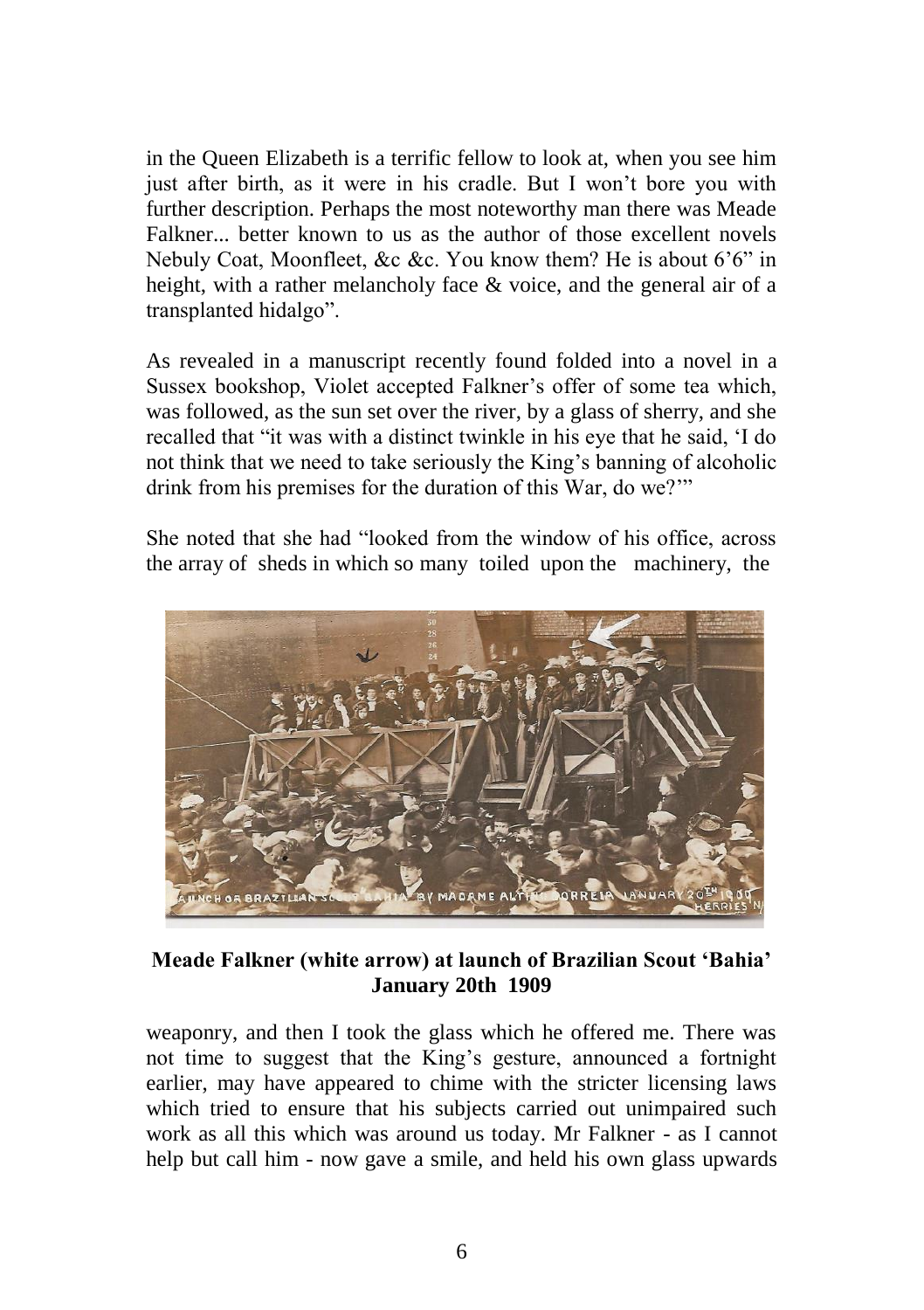before saying, 'after all, it is only proper that we should celebrate your birthday, isn't it?' I was surprised at this, for it had indeed been my twenty-eighth birthday just five days earlier. How he could have known of this was beyond me, for I feel sure that my father had no reason to mention it. He bade me to sit down in one of the chairs which made his office into a sitting room as much as anything; there were on the shelves books which certainly had no bearing upon shipbuilding, and through a doorway I glimpsed the bed - to which he so often had recourse, spending many nights at the Works rather than return home by train to Durham. I wondered whether this curiously intuitive man who had seemed during the day so much more a part of proceedings for being a little distant from them - knew that I was engaged to be married later in the year, but I did not broach that subject. Instead I remarked, 'can you have envisaged that our country would have reached this state, that a Director, indeed Vice-Chairman of such a firm should have to camp out by night while all this work goes on around the clock?' Before he could reply, I added, from I know not what instinct, as I had no idea about his domestic life - other than that his house contained a fine library, as he had told my father in more modest words than those - but, there it is, I said to him: 'did your wife realise that the War would bring you this recurrent exile within this part of Northumberland?' By the slightest parting of the mouth and a raising of the eyebrows, that magnificently set face evinced a certain surprise. It was as if he were not accustomed to mentioning her, but he simply replied, 'we have a quiet and old fashioned house, and I find my wife the easiest of women to be got on with - she is thank God neither affected nor fashionable, but a sober-minded and yet mirthful person, she takes pleasure in simple things. I think that one can call the marriage ceremony rather like writing the end of volume one of a twovolume novel."

Violet Asquith felt that, on reflection, she was not to infer from his choice of words that she herself displayed any unduly affected or fashionable characteristics. "Indeed, he continued by telling me that they had been married some fifteen years, but known each other for another ten, she being daughter of another Director and a dozen years Mr Falkner's junior - twenty-eight, indeed, when she married him. Only afterwards did I realise that he had not mentioned her name.

"For all the well-drawn women in his novels, I felt that Mr Falkner was not likely to be much exercised by the Woman question, that he felt it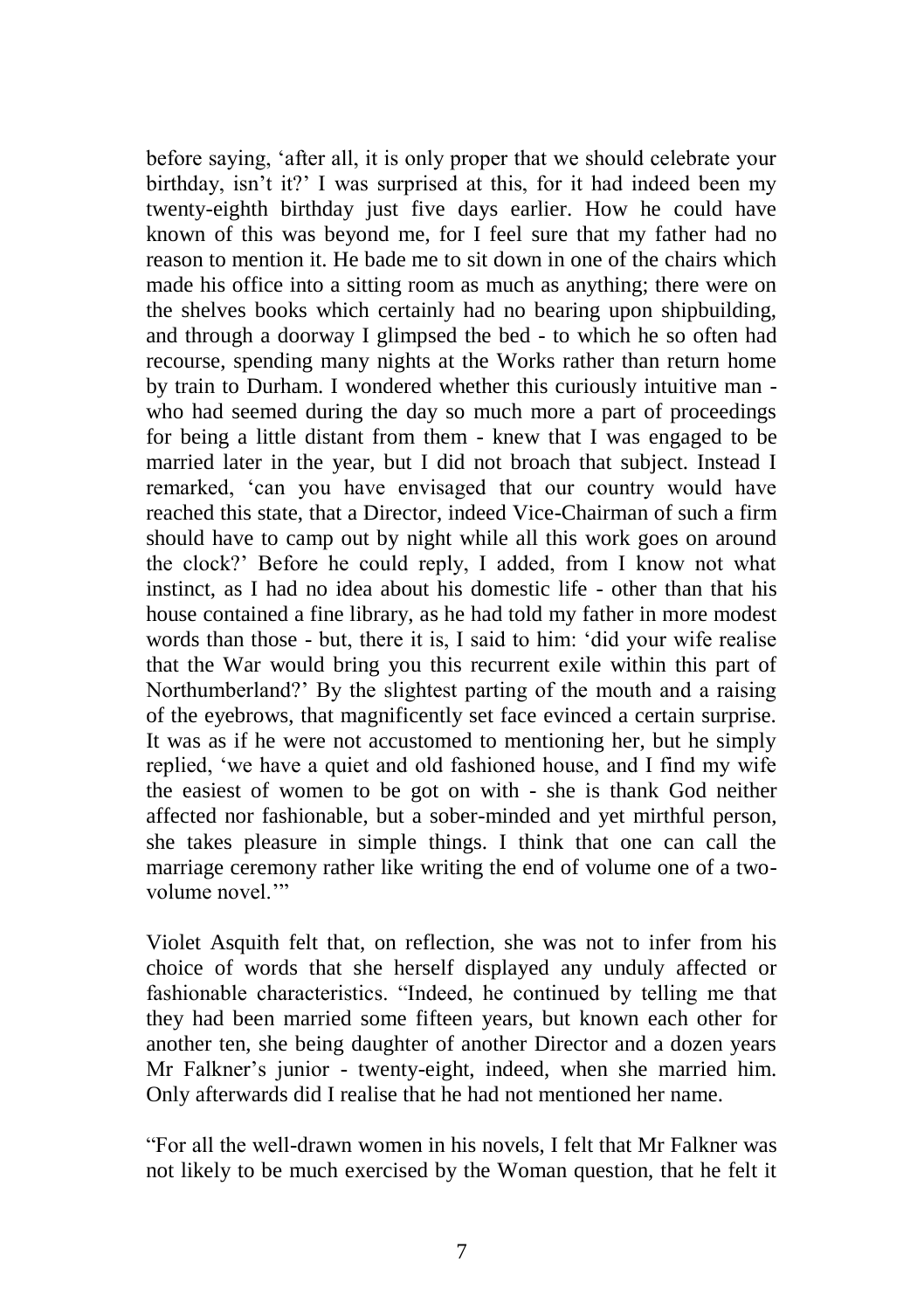sufficient to display that unostentatious gallantry which would never satisfy such Suffragettes as those who assailed my father and myself with whips when we drove past them a few years earlier. Instead I said to Mr Falkner that despite all this machinery, the noise on the air around us, I felt it difficult to realise that its horrible purpose was to reduce the human race in large numbers. I could not fathom how many guns had to be produced to ensure each enemy fatality but I had been haunted by the thought of death since the age of four, when my mother succumbed to thyphoid fever. That had spurred me to live each day as much as possible, perhaps too much so. Mr Falkner's face showed a certain animation, if not surprise. He must have known that my father had since remarried, but I was startled when he said, 'thyphoid fever, yes, I know it all too well. I often feel as if death has haunted my life. I had a brother, Robert, who died before I was born. That was from a misguided attempt to cure croup. There is a photograph of him in his coffin which I have seen, and of course people said that he looked peaceful. I am not convinced of that, and I continue to find it very hard to believe that another brother, William, should have died from pneumonia in 1902, so soon after my sister Mary died the previous Christmas. I made many tours of the countryside with him, and for years Mary was my closest intellectual companion. She was a woman of quite extraordinary refinement and literary taste, and I relied more on her judgement in literary matters than on that of anyone else. It was thyphoid fever, however, which killed my mother. That was in 1871 when I was twelve. There was on the table a glass water-bottle, cylindrical, as I recall, and one of us noticed that there was something, rather like a thick black piece of string coiled round the bottom of it, inside, and it was fished out with a good old silver fork, and from that fine implement hung what turned out to be a tail fallen from a decomposed rat. Although Weymouth's water is some of the best, the clearest in England, there was also in our house a tap in the servants' quarters which was fitted up to a rain-water cistern and used for washing purposes because it was softer. I believe but am not sure that there had been a warning given that this was not to be used for drinking."

Violet Asquith was able to hold back a choking sensation at the very image of the rat's tail and Falkner's calm explanation that it had belonged to a typhoid rat. All of the children fell ill, and he was certain that, with hindsight, his mother's condition worsened by dint of looking after them. Mindful of her own mother's end, Violet Asquith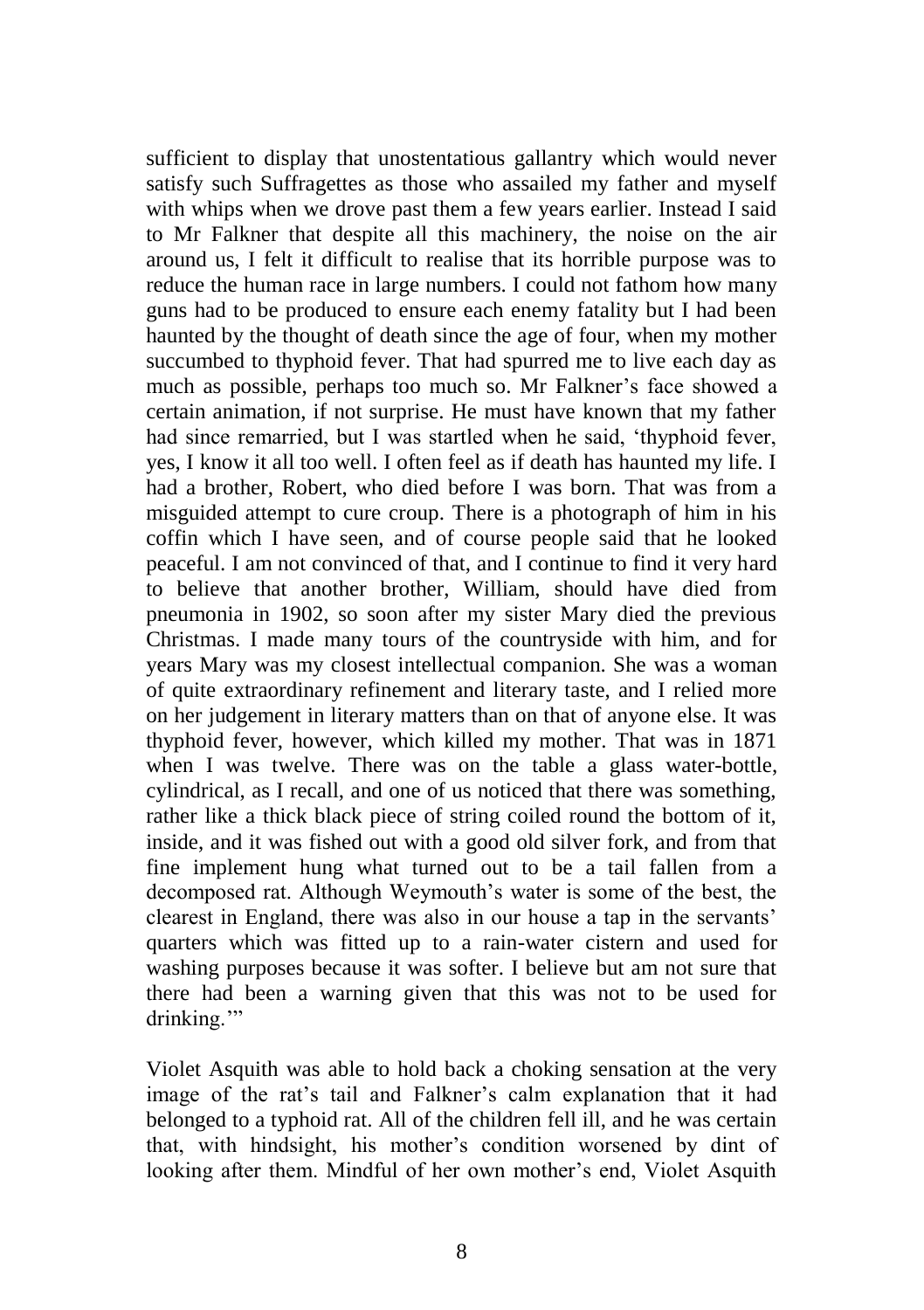admitted that she "had to blink back tears as he coolly but movingly described how he obeyed her request that he go to see her, and he said that 'the room was dark though there was a low fire burning in the grate, everything was very hushed. She was not in bed but sitting in an armchair near the bed. She was wrapped in blankets and had her face to the fire. The feeling, even then, of being in some other world was very strong with me and it seemed as if my mother was remote from me, no longer the mother I knew. I wanted to kiss her, but she waved me back from doing so, she put her hand on my sleeve, and looked at me, and I doubt that she really recognised me, and I do not remember that she was able to say anything. She died about thirty hours later."

The room in which Falkner and his young visitor were talking had also darkened, and for a moment Violet Asquith could not say anything but looked across at the man who, with Sir Andrew Noble now ailing, had in effect taken charge of such an enterprise. At the time, she could not quite describe it, and only later did it occur to her that, "in the minutes that it took Mr Falkner to describe the terrible incident, it was as though everything around them had again dropped from sight and sound, and that, what's more, he were the ghost of the man he would otherwise have been: misfortune can spur a man to high achievement but that never seems compensation enough for early distress."

Violet Asquith remarked that such terrible events - deaths in swift succession - belie the sneers that fiction can appear preposterous, and she then said to Falkner, "you wrote three novels in seven years, as well as working here, but since then we have had nothing - is there any prospect of more novels from you?" Falkner had looked into the distance, and then said, "writing is a great refuge and consolation in times of fretfulness and depression. The death of a brother and a sister lay behind my work on The Nebuly Coat, but I don't think I could under any circumstances rise to any considerable flight. It is to me a great relaxation, a recuperative, and a mental refuge from surroundings that are sometimes uncongenial. But all my doings have been tendencies merely - just what I could not help doing even if they had brought poverty and ruin. And yet, yes I think that if Mary had lived she would have insisted I write more. I know that but I cannot say to myself what she would have wanted to tell me". Violet Asquith had heard that Mr Falkner was once asked, and even been tempted to stand for Parliament, but he laughed, dismissing that prospect: "Politics later than 1745 are thoroughly without interest, and, without offence, even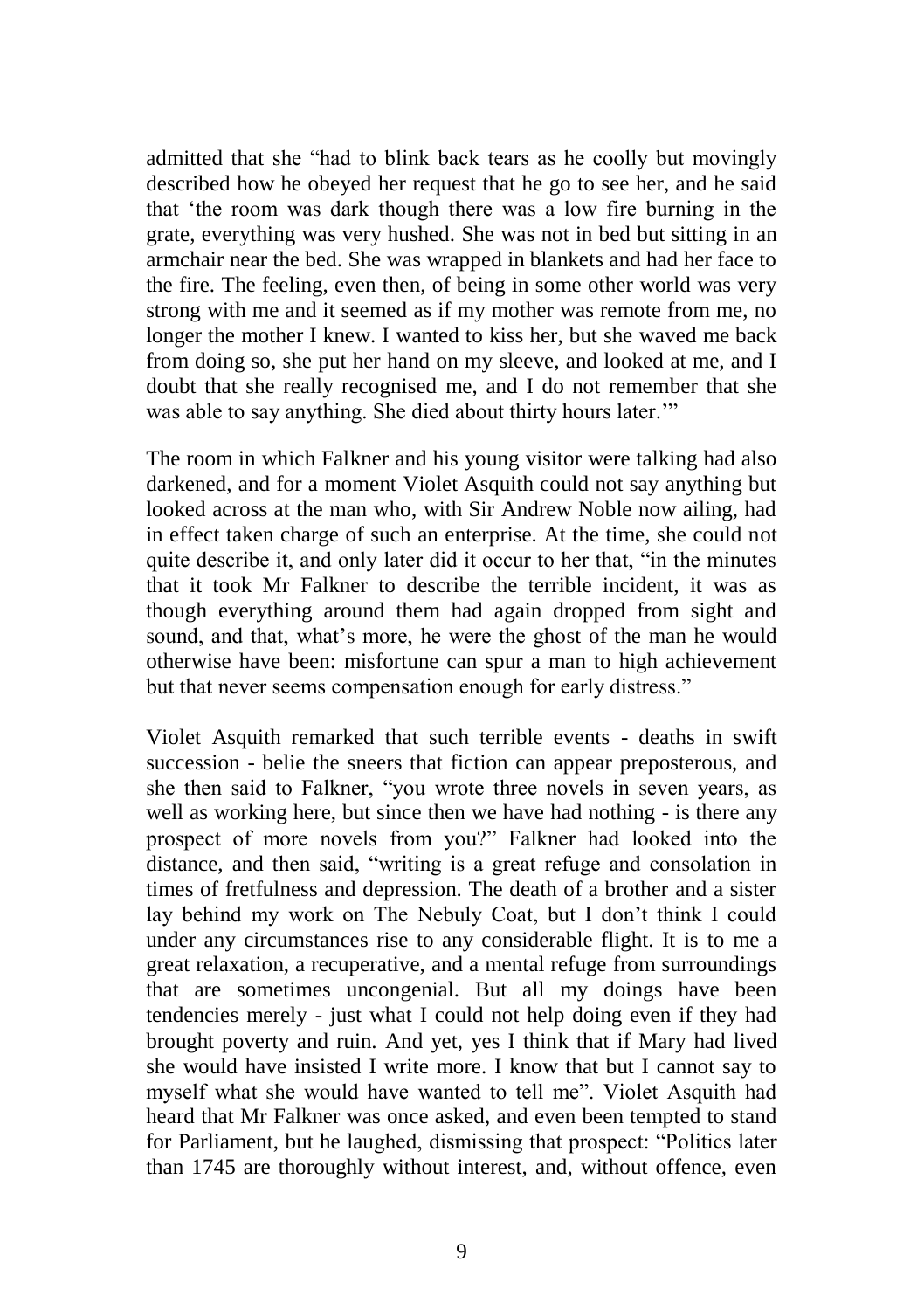thoroughly distasteful to me - even to set about canvassing for votes would strike me as setting up advertisements for pills on a cowslip bed".

She laughed at this, and said that she would bear it in mind but feared that she would not yet be dissuaded from the campaign trail. It occurred to her that Falkner had something in common with Kipling, that they were both public men but there was a deeper, private concern behind their work, and she asked whether they met. He replied that they saw one another from time to time in London, but he did not elaborate, instead remarking that it puzzled him that Kipling should allow his publishers to print the Indian symbols both ways round on the pages of his books. "There is a great deal of interest for me in the Svastika because I am fond of Homer," said Falkner, 'and the Svastika is very frequent in the excavations at Troy. There were six or seven cities built on top of one another. When one city was burnt or saced or razed to the ground they went to work at once and built a new one on the old site. But the Svastika is only found at one level. I haven't got Heinrich Schliemann's great book here to hand about his diggings, and so I can't make sure which one, but there were many found at Troy. There is the Svastika when the handles of the cross-sticks turn all to the right and there is the other form of the Sauvastika when the handles all turn to the left. The Svastika was the most favoured though I daresay there was not much to choose between them, so perhaps Kipling is not much troubled by his publisher's behaviour. It was an emblem of fire and abundance. It is supposed to represent the original wooden machine by which they produced fire by making one piece of wood spin sharply against another. It has a little wooden support nailed into the ground in the middle of which the wooden stick was spun round by a bow-cord until it caught fire. The little dots you see on the Svastika are supposed to represent the wooden pins which nailed it to the ground."

As he spoke, Violet Asquith found herself - she recalled - beguiled by his way with conveying a fact: she could well imagine that he must have been the most extraordinary salesman, with that unforced ability to make each listener feel as if the person of greatest interest to him. "Here we were in Newcastle but also, for a moment, in Troy, and I was aware of more books that I should seek out, and I felt sure that, as he spoke, he was as aware as I was that the spinning pieces of wood had turned, through thousands of years, into the fiery machinery all around